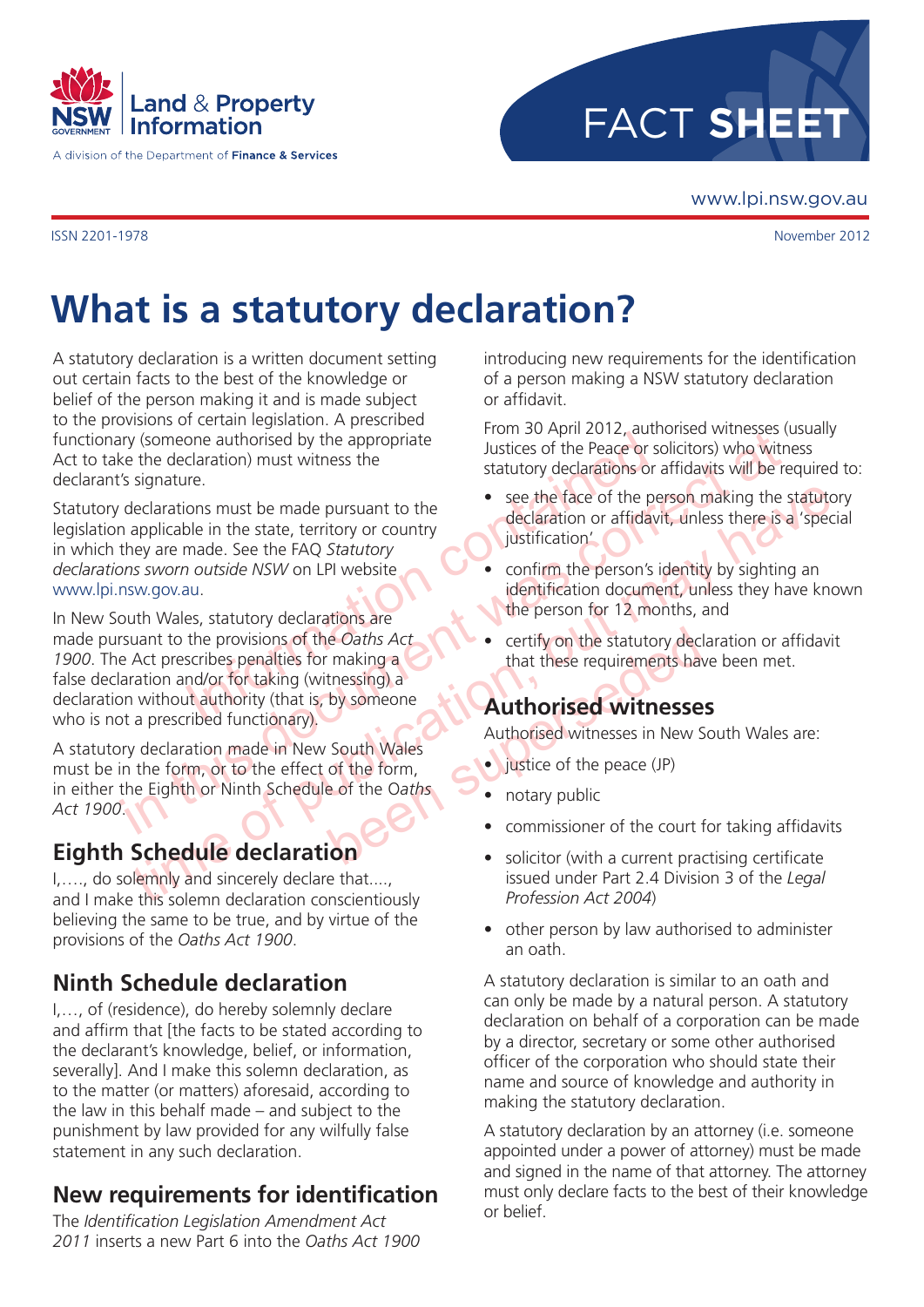# **Statutory Declaration**<br>OATHS ACT 1900, NSW, EIGHTH SCHEDULE

|                                                                                     | [name of declarant]                                            | , do solemnly and sincerely declare that                                                        |  |
|-------------------------------------------------------------------------------------|----------------------------------------------------------------|-------------------------------------------------------------------------------------------------|--|
|                                                                                     |                                                                |                                                                                                 |  |
|                                                                                     |                                                                |                                                                                                 |  |
|                                                                                     |                                                                |                                                                                                 |  |
|                                                                                     |                                                                |                                                                                                 |  |
|                                                                                     |                                                                |                                                                                                 |  |
|                                                                                     |                                                                |                                                                                                 |  |
|                                                                                     |                                                                |                                                                                                 |  |
|                                                                                     |                                                                |                                                                                                 |  |
|                                                                                     |                                                                |                                                                                                 |  |
|                                                                                     |                                                                |                                                                                                 |  |
|                                                                                     |                                                                |                                                                                                 |  |
|                                                                                     |                                                                |                                                                                                 |  |
|                                                                                     |                                                                |                                                                                                 |  |
|                                                                                     |                                                                |                                                                                                 |  |
|                                                                                     |                                                                |                                                                                                 |  |
|                                                                                     |                                                                |                                                                                                 |  |
|                                                                                     |                                                                |                                                                                                 |  |
|                                                                                     |                                                                |                                                                                                 |  |
|                                                                                     |                                                                | and I make this solemn declaration conscientiously believing the same to be true, and by virtue |  |
| of the provisions of the Oaths Act 1900.                                            |                                                                |                                                                                                 |  |
| Declared at:                                                                        | [place]                                                        | [date]                                                                                          |  |
|                                                                                     |                                                                |                                                                                                 |  |
|                                                                                     |                                                                | [signature of declarant]                                                                        |  |
|                                                                                     | in the presence of an authorised witness, who states:          |                                                                                                 |  |
|                                                                                     |                                                                |                                                                                                 |  |
|                                                                                     |                                                                | [name of authorised witness] [qualification of authorised witness]                              |  |
|                                                                                     |                                                                | certify the following matters concerning the making of this statutory declaration by the person |  |
|                                                                                     | who made it: [* please cross out any text that does not apply] |                                                                                                 |  |
| 1.                                                                                  |                                                                | *I saw the face of the person $OR$ *I did not see the face of the person because the person     |  |
|                                                                                     |                                                                | was wearing a face covering, but I am satisfied that the person had a special justification     |  |
|                                                                                     | for not removing the covering, and                             |                                                                                                 |  |
| 2.                                                                                  |                                                                | *I have known the person for at least 12 months $OR$ *I have not known the person for at        |  |
| least 12 months, but I have confirmed the person's identity using an identification |                                                                |                                                                                                 |  |
|                                                                                     |                                                                |                                                                                                 |  |
|                                                                                     |                                                                | [describe identification document relied on]                                                    |  |
|                                                                                     |                                                                |                                                                                                 |  |